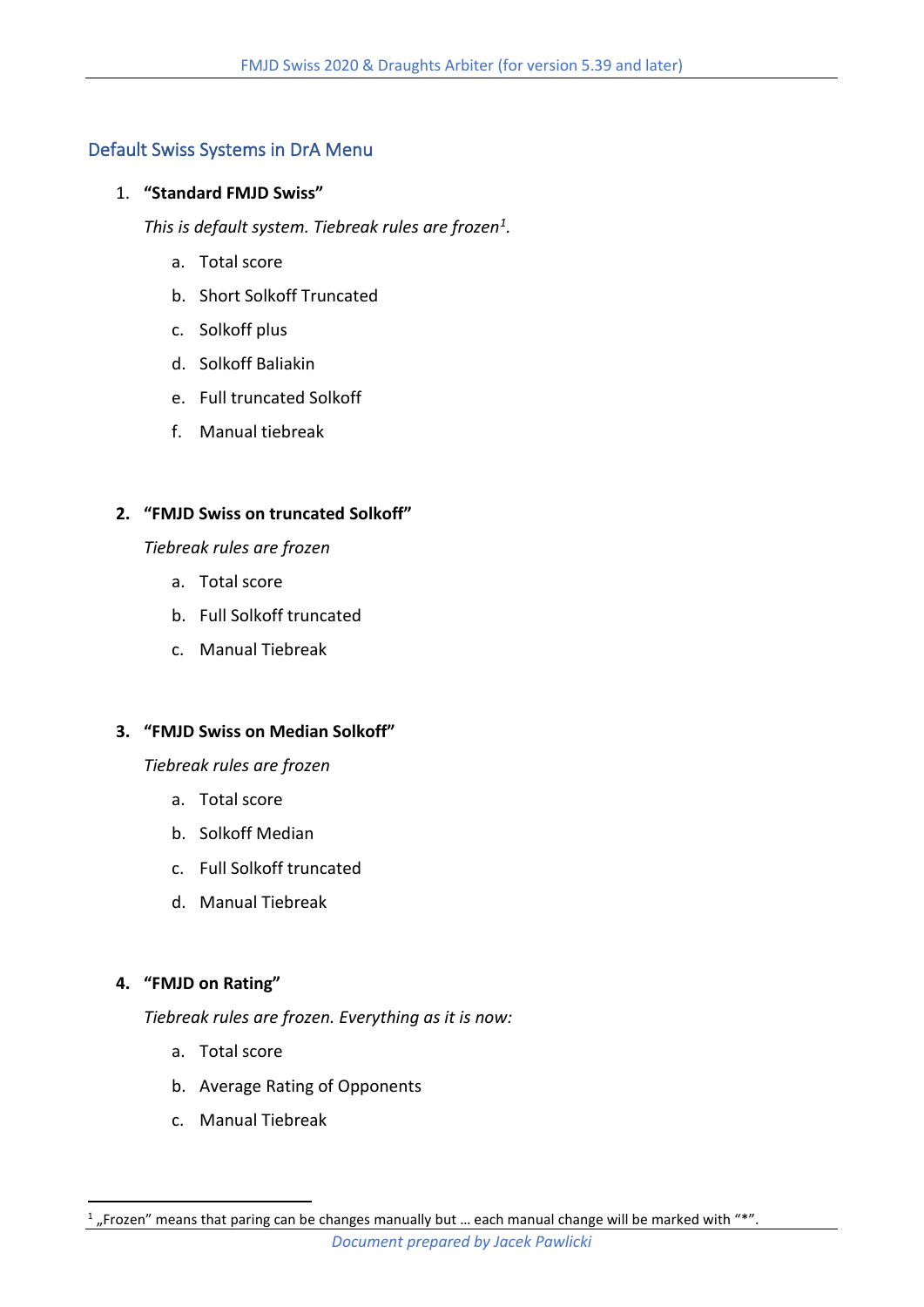## **5. "Manual (Swiss)"**

*Tiebreak rules are open.* 

## **6. "Manual (Round Robin)"**

*Tiebreak rules are open. Everything as it is now (default values):*

- a. Total score
- b. Number of wins
- c. Direct Encounter
- d. Better result with the best opponents
- e. Manual Tiebreak

# Sort Criteria for tie-break rules

**1. Total Score** 

Higher number of points decides

### **2. Number of wins**

Number of winning games decides

## **3. Full Truncated Solkoff**

The sum of scores of all opponents minus the lowest score, if this is equal the sum of all opponents minus the 2 lowest scores … etc. (Annex 5 p. 3.1.d). *Remark for all Solkoff/Buholtz calculations: rounds without opponent's system counts "0". No difference between games won/lost regularly, by referee decision or …* 

#### **4. Short Truncated Solkoff**

The sum of scores of all opponents minus the lowest score (Annex 5 p. 3.1.c).

### **5. Solkoff Baliakin**

the sum of the opponents scores multiplied by their Solkoff (Annex 5 p. 3.1.f).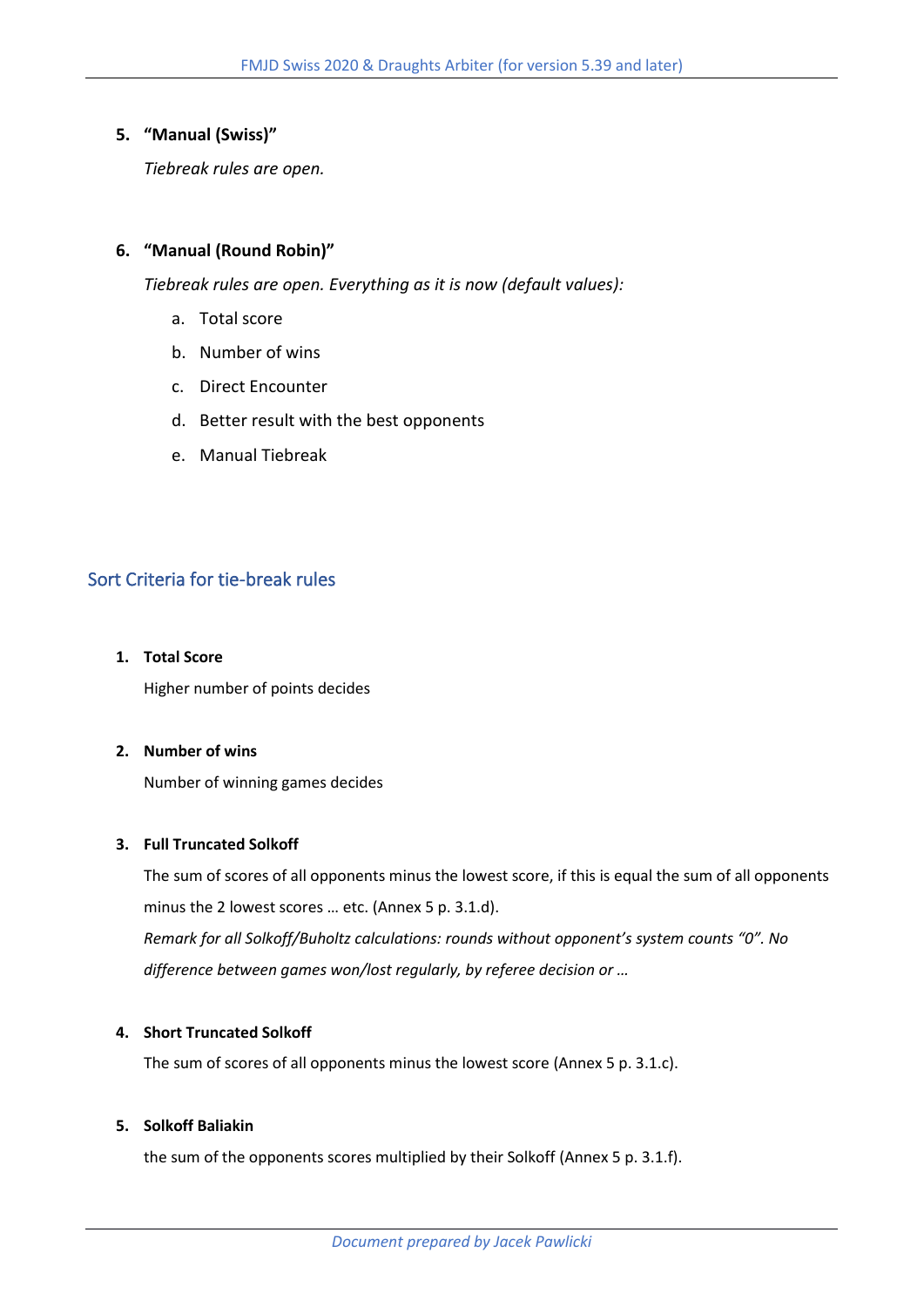### **6. Solkoff plus**

the sum of the opponents Solkoff (Annex 5 p. 3.1.e).

#### **7. Median Solkoff**

the largest total score of opponents played, not counting the weakest, if needed the second weakest etc with the same remark as above

#### **8. Direct Encounter**

Better score between 2 (or more) players at the shared places

#### **9. Better results with the best opponent**

Better results with player in order of classification. In case of loop, place will be shared for manual decision if necessary.

### **10. Average Rating of Opponents**

Highest average (or total) rating of opponents decides.

Remark:

games not played (bye) or games with players without rating are also counted with value 0.

#### **11. Match Points**

Important for team version – Sum of match points  $(2 - 1 - 0)$ 

#### **12. Manual Tiebreak**

Higher value entered as manual tiebreak decides. Very practical for any extraordinary situations or barrage played.

Manual tiebreak can be entered only at the option Tournament -> Tournament's settings

| Tournament's settings   |                                                                                                                                                                                                                                     |                                                    |  |  |          |
|-------------------------|-------------------------------------------------------------------------------------------------------------------------------------------------------------------------------------------------------------------------------------|----------------------------------------------------|--|--|----------|
| <b>Details</b>          | <b>Tie Break</b>                                                                                                                                                                                                                    | Toumament options   Team classification   Referees |  |  | Schedule |
|                         | <b>Tiebreak rules</b>                                                                                                                                                                                                               |                                                    |  |  |          |
| Main standings criteria |                                                                                                                                                                                                                                     |                                                    |  |  |          |
|                         |                                                                                                                                                                                                                                     | <b>Total Score</b>                                 |  |  |          |
|                         |                                                                                                                                                                                                                                     |                                                    |  |  |          |
|                         |                                                                                                                                                                                                                                     | <b>Short Truncated Solkoff</b>                     |  |  |          |
|                         | 3 <sup>2</sup>                                                                                                                                                                                                                      | Solkoff Plus                                       |  |  |          |
|                         |                                                                                                                                                                                                                                     | Solkoff Baliakin                                   |  |  |          |
| к                       |                                                                                                                                                                                                                                     | <b>Full Truncated Solkoff</b>                      |  |  |          |
|                         | <b>G</b> and the state of the state of the state of the state of the state of the state of the state of the state of the state of the state of the state of the state of the state of the state of the state of the state of the st | Manual Tiebreak                                    |  |  |          |
|                         | .                                                                                                                                                                                                                                   |                                                    |  |  |          |
|                         |                                                                                                                                                                                                                                     | Insert manual Tiebreak                             |  |  |          |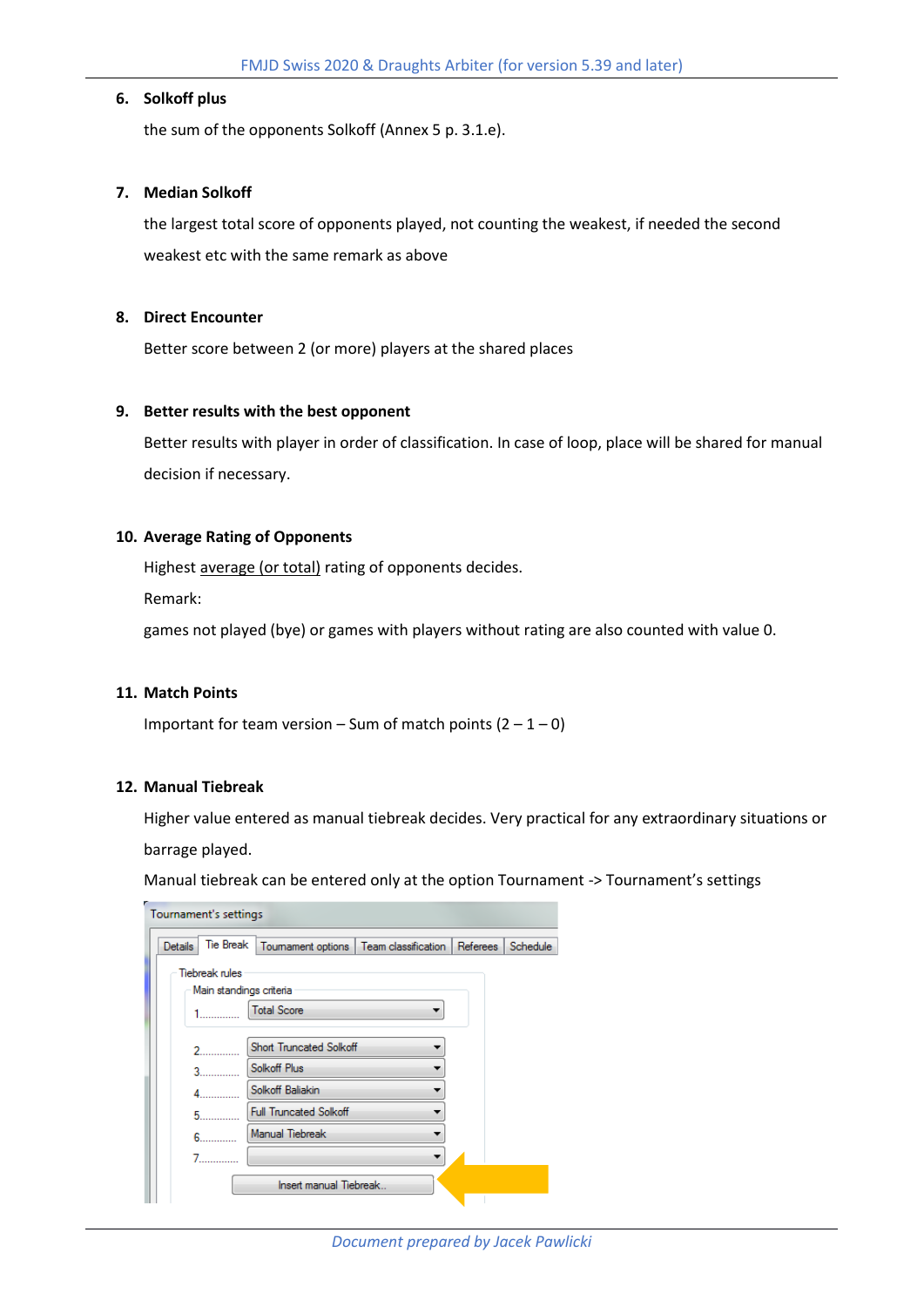#### **13. Better rating A**

Better own rating decides. Any ratings not marked as "a" are counted as zero.

#### **14. Sonneborn-Berger**

Sum of results against opponents multiplied by the score against the opponent, in the tournament.

#### **15. Buchholz**

The largest total score of opponents played.

### **16. Median Bucholtz**

The largest total score of opponents played not counting the weakest, if needed the second weakest etc with the same remark as above

## **17. Progress**

Calculated by adding points after each round. eg

| score each round: $2 - 1 - 0 - 0 - 2 - 2 - 2$  |  |  |  |
|------------------------------------------------|--|--|--|
| his progress after each round: $2-3-3-3-5-7-9$ |  |  |  |
| his progress tie-break value is 32             |  |  |  |
| score each round: $2 - 2 - 2 - 2 - 1 - 0 - 0$  |  |  |  |
| his progress after each round: $2-4-6-8-9-9-9$ |  |  |  |
| his progress tie-break value is 47             |  |  |  |
|                                                |  |  |  |

Player B is better

#### **18. Red. Average Rating of Opponents (-1, -2,…)**

Same as "Average rating of Oppenents" not counting the weakest, if needed the second weakest etc

#### **19. Koya System**

Number of points achieved against all opponents who have achieved 50 % or more. These criteria is dedicated for round robin tournaments

### **20. Difference 1+ minus 1-**

The difference between draws 1+ and 1-: "1+ minus 1-"